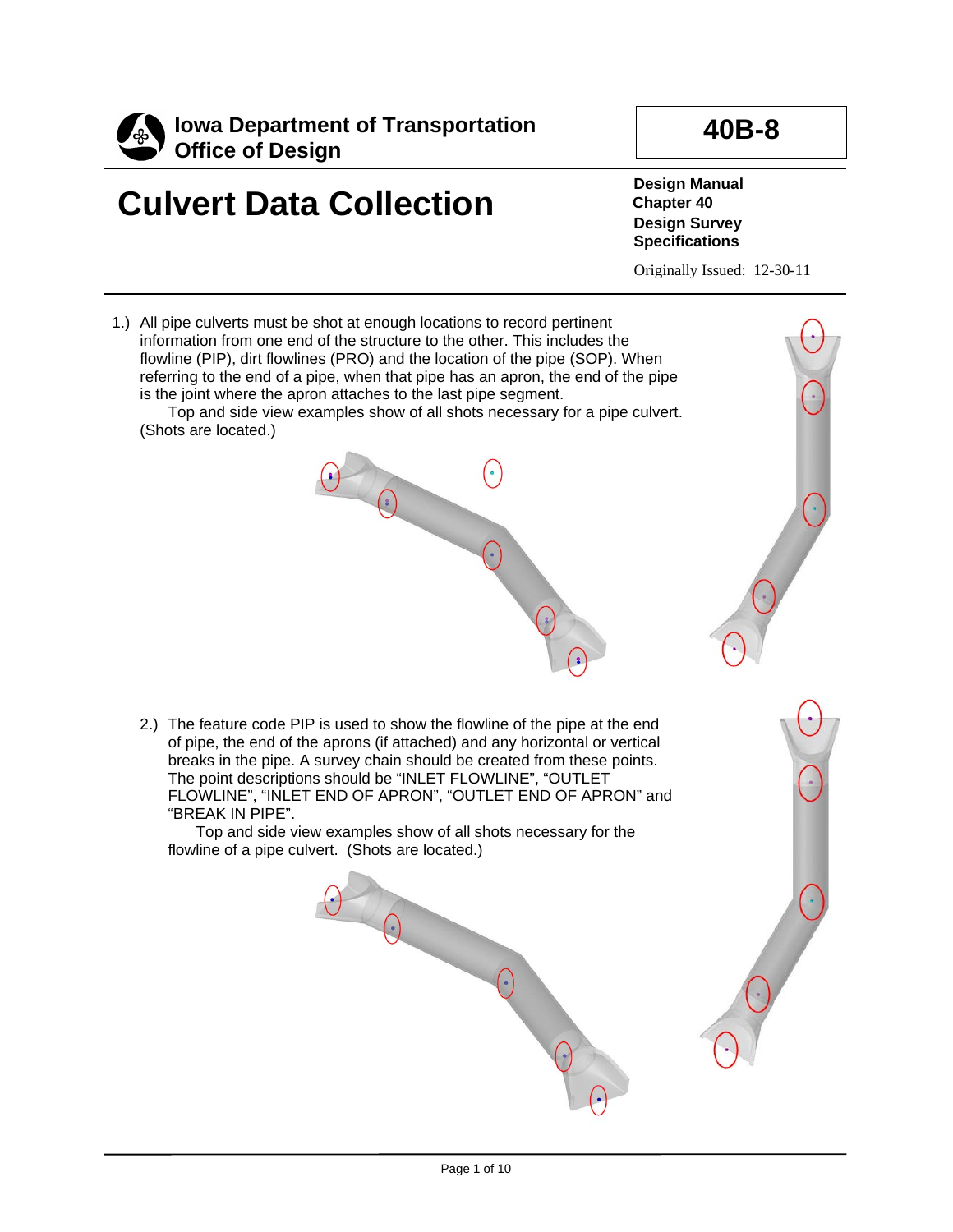3.) If the pipe contains a considerable amount of dirt, shots should be taken to record the depth. The feature PRO should be taken at the end of the pipe, end of the apron or at the location of the dirt depending on the situation. The point description should be "DIRT PROFILE".

Top and side view examples show of all shots necessary for the Dirt Profile of a pipe culvert. (Shots are located.)

4.) A point with the feature code of SOP should be created to show the location of the pipe. The location of the SOP will be at the intersection of the pipe and the horizontal roadway alignment at the elevation of the roadway. If the pipe does not cross centerline, the SOP point should be at the intake flowline location at the end of the pipe. The description of the SOP point should include the pipe ID, dimensions, condition, skew angle, drainage area and terrain type  $(F = FLAT, R = ROLLING, H =$ HILLY, VH= VERY HILLY).

Top and side view examples show the shot necessary for the pipe location. (Shot is located.)

#### Example:

 PIP51, 24" X 44' RCP, FAIR CONDITION FILLING W\ DIRT, SKEW ANGLE=  $44^\circ$  RT AH, DA = 33 AC - H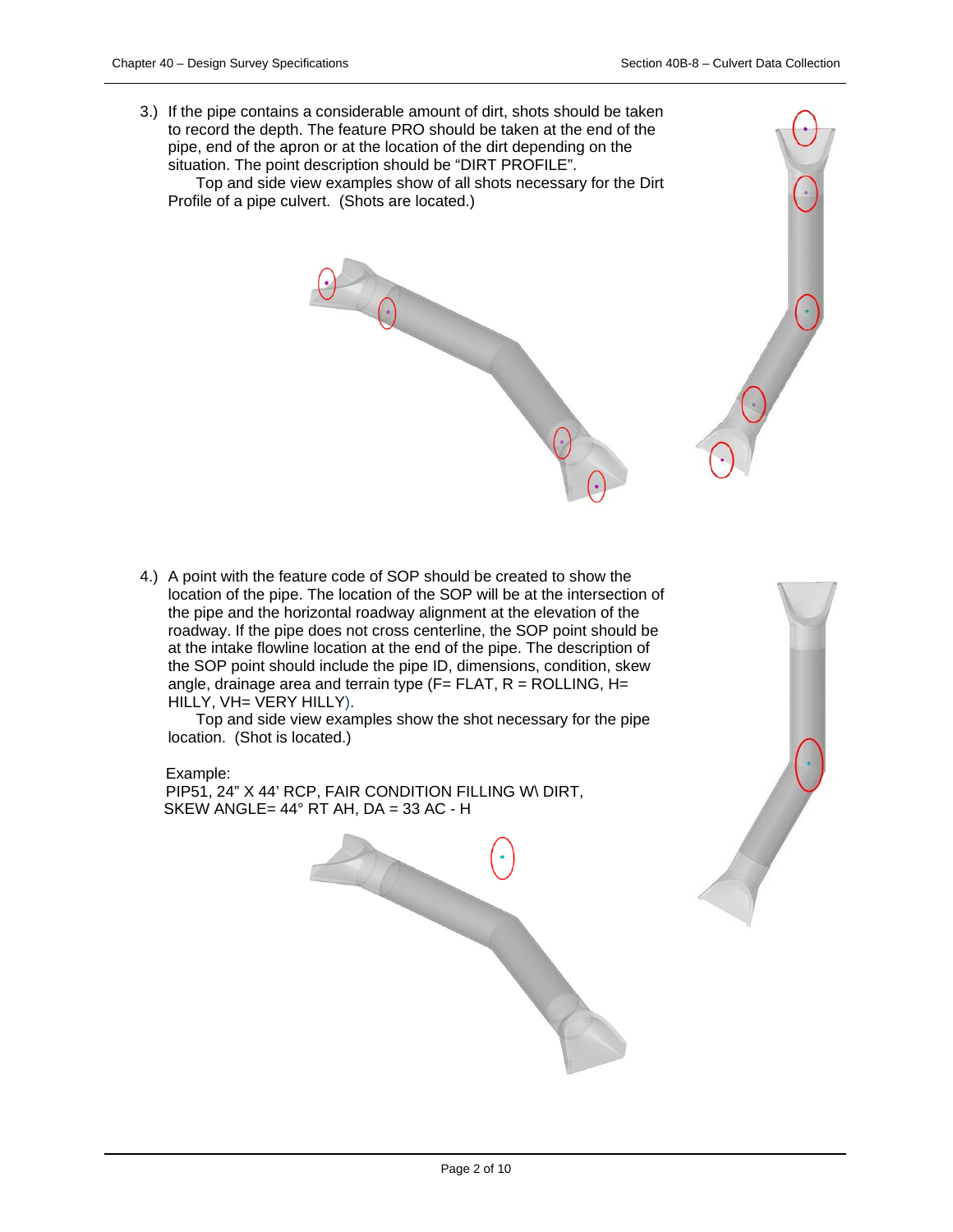5.) The first item entered in the description for each pipe shot is an identifier. The easiest method of identification is to label the first pipe surveyed as PIP1. The number will increase sequentially for each pipe surveyed thereafter. This identifier will be used by the customer to group all shots together that are associated with each drainage structure.

| :ast                                                                                                                                                            | Elevation Station                                |                                                         | offset                                                                                            |                                      | Feature Description                                                                                                                                                                         |
|-----------------------------------------------------------------------------------------------------------------------------------------------------------------|--------------------------------------------------|---------------------------------------------------------|---------------------------------------------------------------------------------------------------|--------------------------------------|---------------------------------------------------------------------------------------------------------------------------------------------------------------------------------------------|
| 178838.528,<br>178771.189.<br>178781.018.<br>178821.542.<br>3823.495, 1103.317, 510+47.60, 23.<br>178862.512. 1163.317, 516+07.60, 23.<br>516+07.46, 516+07.46, | 1164.400.<br>1161.713.<br>1161.664.<br>1162.236. | $516 + 14.00$<br>516+01.75,<br>516+26.49.<br>516+20.20, | 0.000,<br>$-68.173$ ,<br>$-68.316$<br>$-21.284.$<br>$-19.209$<br>23.434,<br>23.364,<br>$-19 - 44$ | SOP,<br>PIP,<br>PIP,<br>PRO,<br>PIP. | PIP1 $4''$ $\times$ 58' CMP, DA=57 A<br><b>PIPI INLET APRON FL</b><br>PIP1 INLET FL<br>PIP1 INLET DIRT FL<br>PIP1 BREAK IN BARREL<br>PIP1 OUTLET FL<br>OUTLET APRON FL<br><b>ET DIRT FL</b> |

6.) The final product for each pipe in MicroStation should show the outline of the pipe (its diameter) and the outline of any aprons used on the pipe. There are two different methods that can be used to accomplish this. The first method is to use the points shot in the field and create the pipe and apron outlines using MicroStation tools. The other option is to outline the pipe and aprons in the field with survey shots. A survey chain should be created using the PIP feature for the pipe and another chain for each apron that is attached. The field shots needed for the outlining is in addition to the PIP shots showing the pipe's flowline. After the outline is drawn, the PIP survey chain for the flowline may be deleted from the MicroStation File.

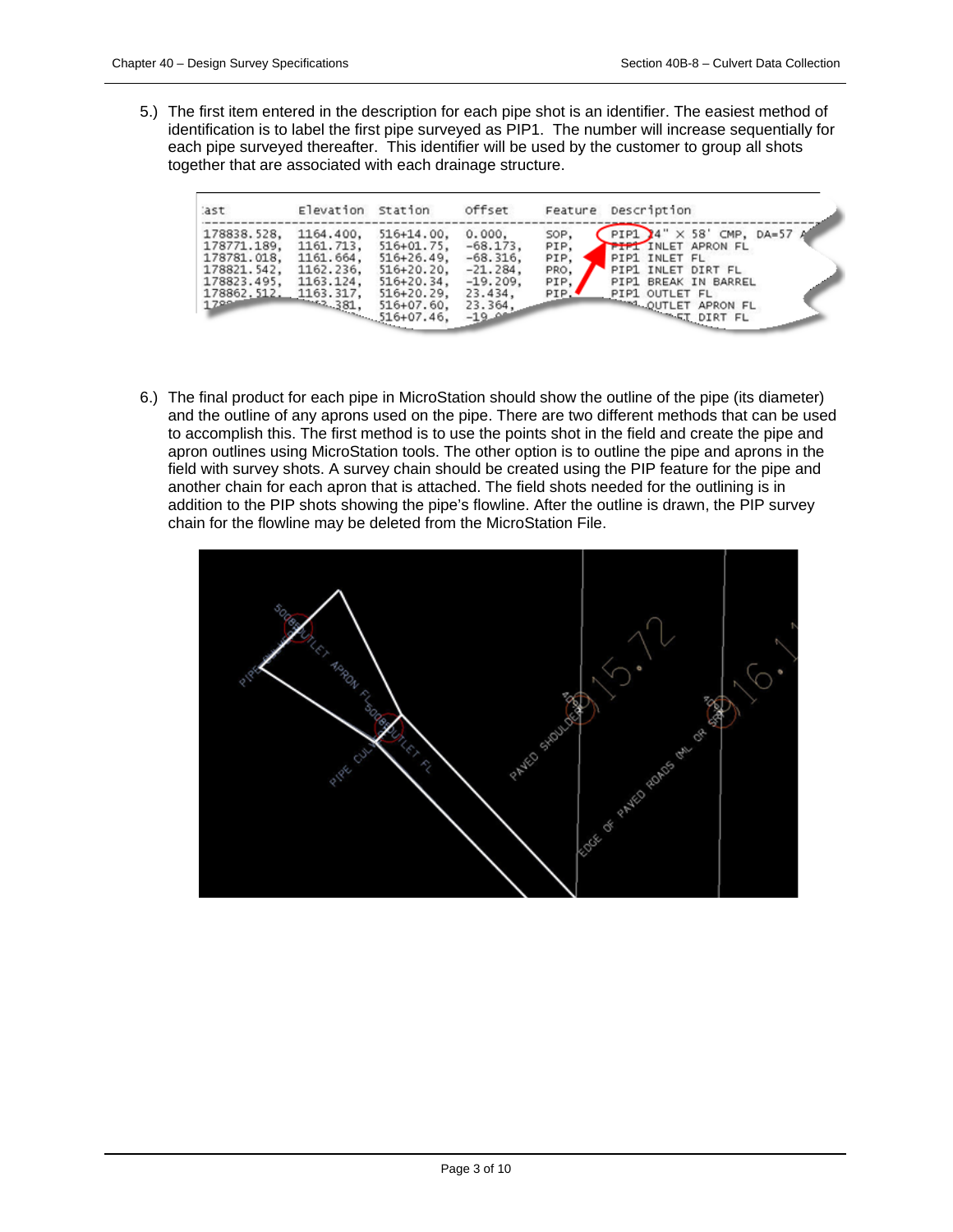### 7.) A Form 621001-E (Pink Sheet) must be completed for each pipe that crosses a roadway.

| Form 621001-E<br>07-05                                                                                | Iowa Department of Transportation<br><b>Highway Division</b>                                                                                                                                                                   |
|-------------------------------------------------------------------------------------------------------|--------------------------------------------------------------------------------------------------------------------------------------------------------------------------------------------------------------------------------|
|                                                                                                       | <b>Bridge Survey Record</b><br><b>FIELD NOTES FOR CULVERTS</b>                                                                                                                                                                 |
|                                                                                                       |                                                                                                                                                                                                                                |
| Township 89N Range 43W Section 35 Civil Townshi Richland                                              |                                                                                                                                                                                                                                |
|                                                                                                       | Station Present Structure or Stream 554+78.56 Station Proposed Culvert Control Culvert Control of Structure or Stream Station Proposed Culvert                                                                                 |
| Drainage Area in Hectares 777 278 EL Hi. Water Character Water Shed FL<br>Upstream Land Use Cuttvated | Anticipate Any Change? No                                                                                                                                                                                                      |
| Bench Mark No. 731, Cut X Back or Row Rail, Sta. 556+48.52, 81.05 Rt., Elev. - 1345.62                |                                                                                                                                                                                                                                |
| Type and Elev. of Low Upstream Building                                                               |                                                                                                                                                                                                                                |
|                                                                                                       |                                                                                                                                                                                                                                |
| Spans Ht.                                                                                             |                                                                                                                                                                                                                                |
|                                                                                                       | Length: B. to B. Pts. New York: New York: Pipe New York: New York: New York: New York: New York: New York: New York: New York: New York: New York: New York: New York: New York: New York: New York: New York: New York: New Y |
|                                                                                                       |                                                                                                                                                                                                                                |
|                                                                                                       | Condition Fair, filing with dirt and the condition of the condition of the Skew Angle 10                                                                                                                                       |
| Proposed Culvert: Type                                                                                | <b>Example 2018</b> Fin. Rdwy. Width (Sh-Sh)                                                                                                                                                                                   |
| Spans Ht.                                                                                             |                                                                                                                                                                                                                                |
|                                                                                                       | Length New Constr. RC _____________Pipe _______ + ______ Apron Inlet _____ Apron Outlet Flume _______________                                                                                                                  |
| F.L. Other                                                                                            | Ext. Lt. _______________ + Apr. Rt. __________ + Apr.                                                                                                                                                                          |
|                                                                                                       |                                                                                                                                                                                                                                |
|                                                                                                       |                                                                                                                                                                                                                                |
|                                                                                                       | Yr.                                                                                                                                                                                                                            |
|                                                                                                       |                                                                                                                                                                                                                                |
|                                                                                                       |                                                                                                                                                                                                                                |
| Disposition of Present Structure<br>Remarks                                                           |                                                                                                                                                                                                                                |
|                                                                                                       |                                                                                                                                                                                                                                |
| Left<br>Profile Grade Elevation                                                                       | Computations<br><b>Right</b><br>Profile Grade Elevation                                                                                                                                                                        |
| Vert. Drop {Subgrade or Hinge Point}-                                                                 | Vert. Drop {Subgrade or Hinge Point} -                                                                                                                                                                                         |
| Working Point Elev.<br>$=$                                                                            | Working Point Elev.<br>$=$                                                                                                                                                                                                     |
| <b>Flow Line</b>                                                                                      | Flow Line                                                                                                                                                                                                                      |
| Difference                                                                                            | Difference                                                                                                                                                                                                                     |
| $(D + "T")$ or $(H + Hdwl.)$                                                                          | $(D + "T")$ or $(H + HdwI)$                                                                                                                                                                                                    |
| Difference                                                                                            | Difference                                                                                                                                                                                                                     |
| Slope ( 6:1, 3:1, ect.)<br>$\overline{X}$                                                             | Slope (6:1, 3:1, ect.)<br>$\mathbf{x}$ and $\mathbf{x}$ and $\mathbf{x}$                                                                                                                                                       |
| Working Point to End of Foreslope                                                                     | Working Point to End of Foreslope                                                                                                                                                                                              |
| $Dist. = CL$ to Working Point                                                                         | Dist. = CL to Working Point                                                                                                                                                                                                    |
| $(1.5:1)$ or (Dimen. "B")                                                                             | $(1.5:1)$ or (Dimen. "B")                                                                                                                                                                                                      |
| Length, Calc. or Min (<br>x                                                                           | Length, Calc. or Min (<br>D.                                                                                                                                                                                                   |
| Secant of Skew Angle                                                                                  | Secant of Skew Angle                                                                                                                                                                                                           |
| Length on skew                                                                                        | Length on skew                                                                                                                                                                                                                 |
| Add for hdwl. skew                                                                                    | Add for hdwl. skew<br><u> 1989 - Johann Barn, mars et al.</u>                                                                                                                                                                  |
| Length                                                                                                | Length                                                                                                                                                                                                                         |
| Length pres. struct.                                                                                  | Length pres. struct.<br><u> Liberal Communication</u>                                                                                                                                                                          |
| Extension                                                                                             | Extension                                                                                                                                                                                                                      |
|                                                                                                       | <b>Road Design To Check For</b>                                                                                                                                                                                                |
| $\Box$ Tile Line $\Box$                                                                               | Ditch Grades<br>Channel Change                                                                                                                                                                                                 |
| $\Box$ Utilities $\Box$ Raise Inlet                                                                   | $\Box$ Dikes                                                                                                                                                                                                                   |
| $\Box$ Ditching                                                                                       | Ponding Survey to Elev.<br>Pres. Structure                                                                                                                                                                                     |
| Are additional notes or sketches for this culvert attached to here? Yes                               |                                                                                                                                                                                                                                |
| County Woodbury                                                                                       | Project No. NHS-20-1(77)-19-97                                                                                                                                                                                                 |
|                                                                                                       |                                                                                                                                                                                                                                |
|                                                                                                       |                                                                                                                                                                                                                                |
|                                                                                                       |                                                                                                                                                                                                                                |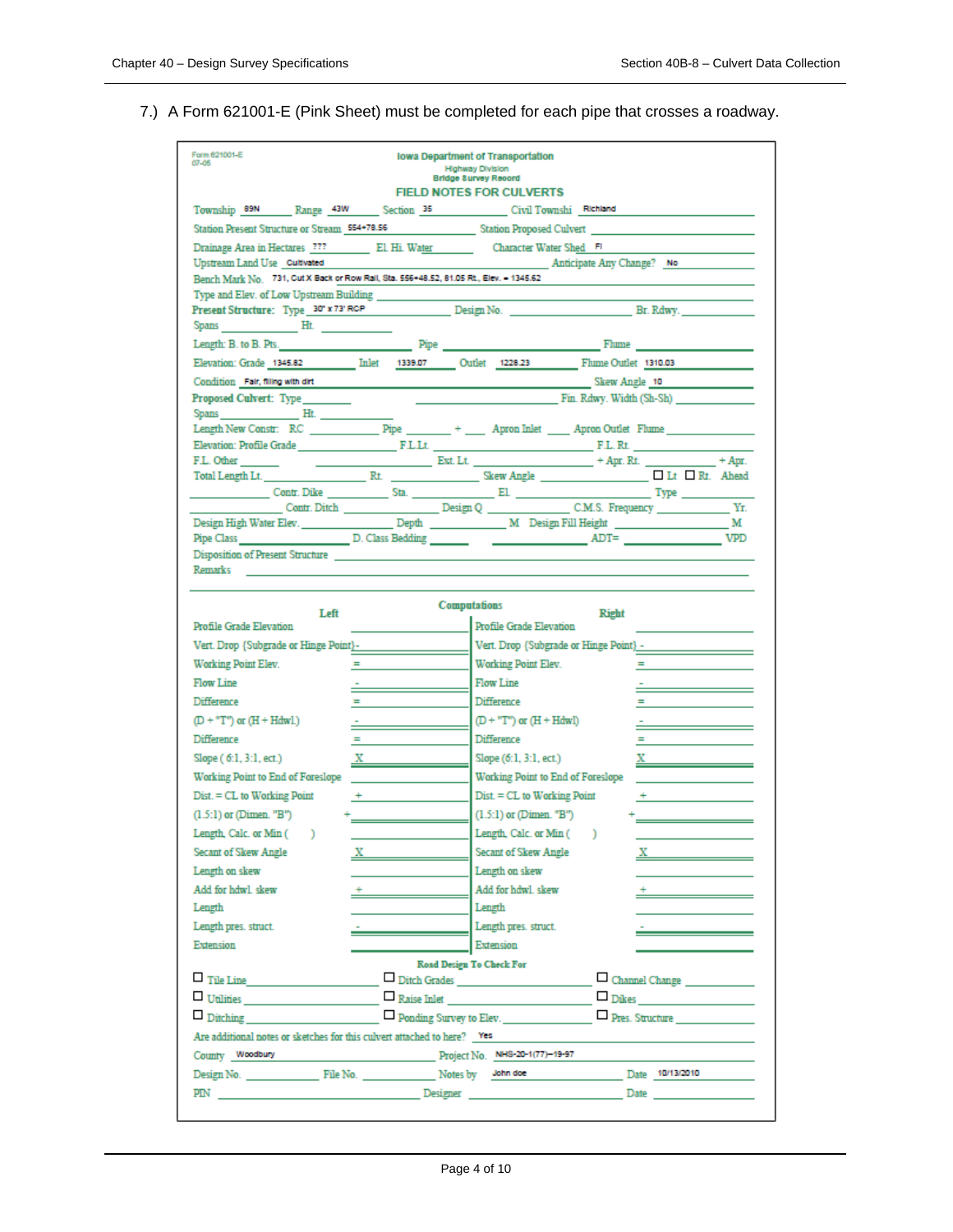$\rightarrow$  3.10

8.) All box culverts must be shot at enough locations to draw the outline of the culvert in the plan view and to show all of the breaks and flowlines pertaining to the culvert. Here is a top view of all of the shots necessary for this example.

Top and side view examples show many necessary shots for a box culvert. (Several shots are located.)

9.) The CUL feature should be used for the outlining of the culvert to be shown in the plans. All shots should be on the inside of the culvert. One survey chain should be created outlining each apron with another survey chain created to show the box. Each horizontal or vertical break in the box must be shot. The description for each shot should be the shot location.

Top and side view examples show many necessary shots for a culvert. (Several shots are located.)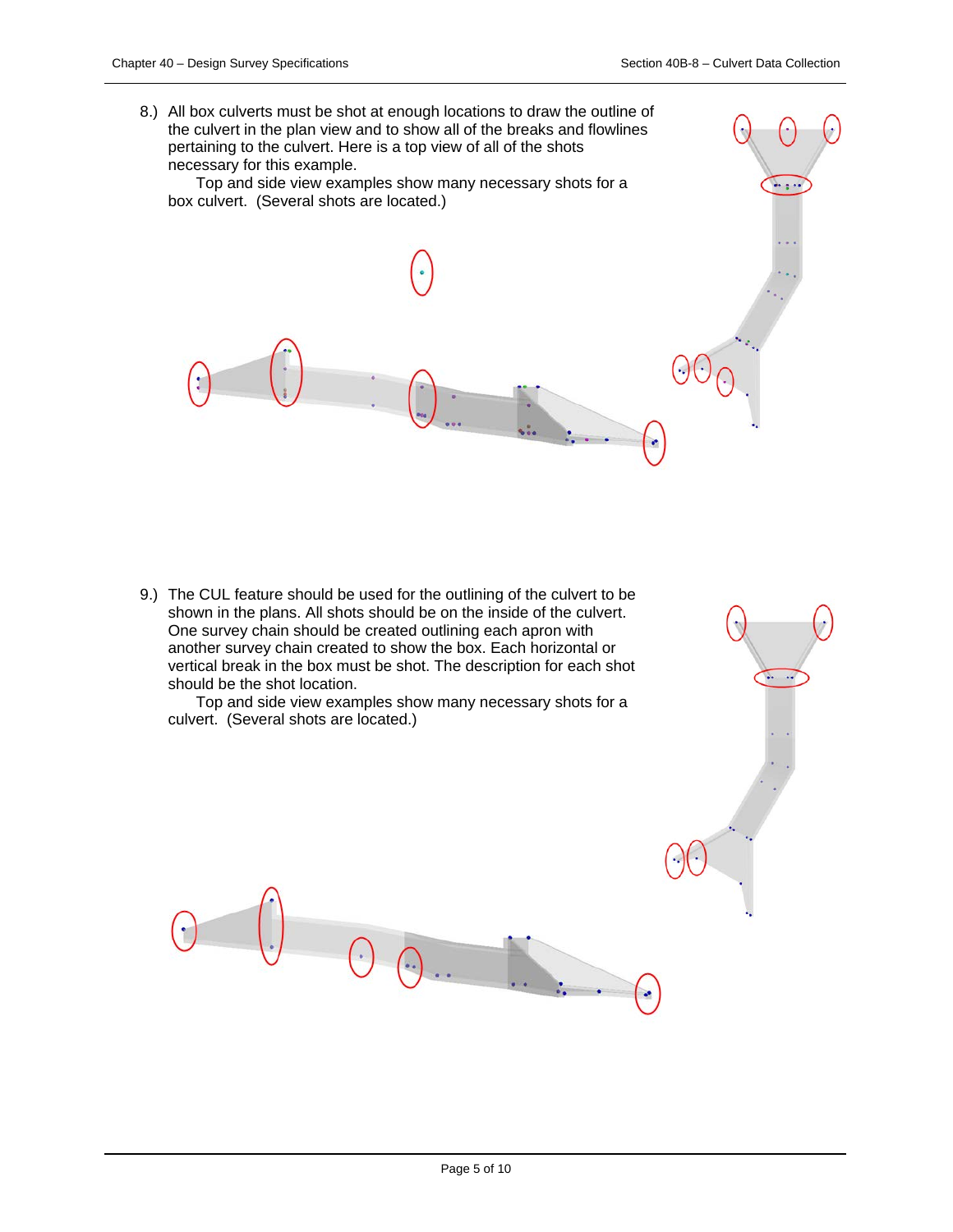10.)The flow line of the culvert should be shot and stored using the PRO feature and a description of FLOWLINE. The last\first shot on the inlet side should have a description of INLET FLOWLINE and the last\first shot on the outlet side should have a description of OUTLET FLOWLINE These shots should be taken in the center of the box at every horizontal and vertical break.

Top and side view examples show many necessary shots for a culvert flowline. (Several shots are located.)

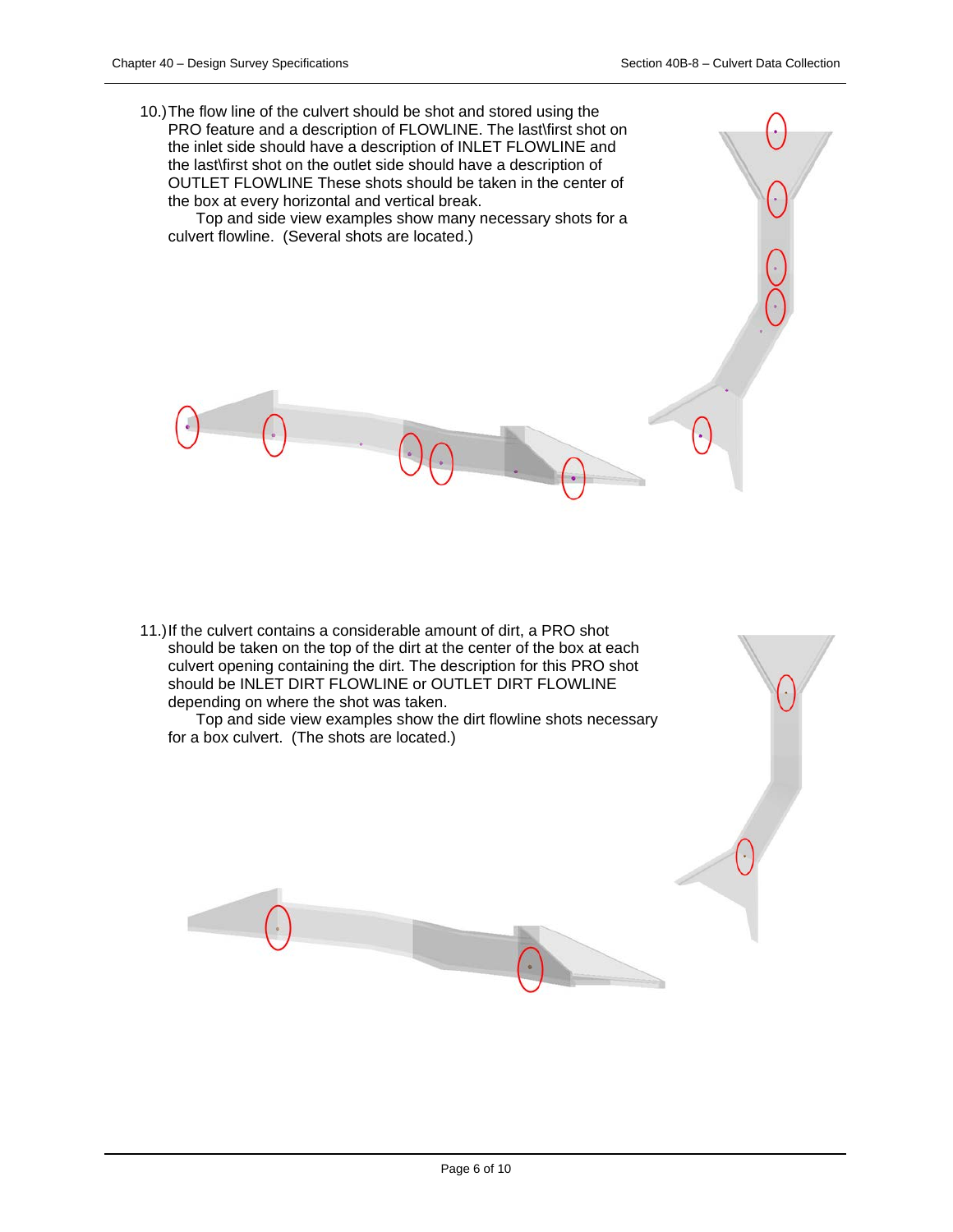12.)There needs to be a PRO shot for the top of the opening on each end of the culvert and also at each horizontal or vertical break in the culvert. The description for this PRO shot should be INLET TOP OF OPENING, OUTLET TOP OF OPENING, VERTICAL BREAK TOP OF OPENING, etc.

Top and side view examples show several necessary shots for a culvert profile. (Some shots are located.)

13.)A shot should be taken at the center back edge of the headwall using the PRO feature. The description for these shots should be BACK OF HDWL. The description should also include width of headwall, length of apron and width and length of each wing.

Top and side view examples show the shots necessary at the Back of Headwall. (The shots are located.)

#### Example:

BACK OF HDWL, 8 HDWL, 14.0 APRON>, .8 X 23.0 FLARING WING BACK.8 X 14.0 FLARING WING AHEAD, DOG EARS & FROST TROUGH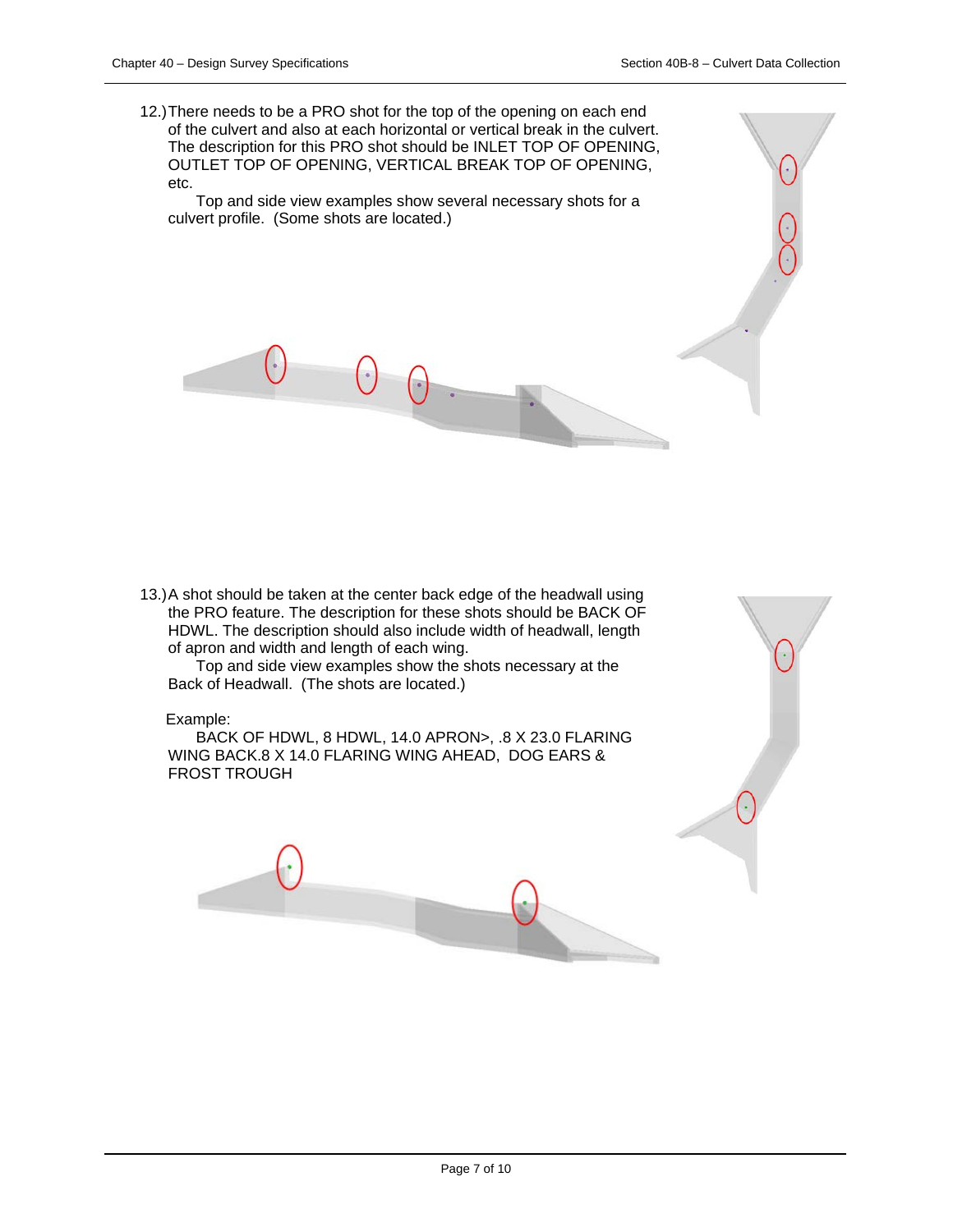14.)A shot on the top of the frost trough should be captured on the inlet and outlet of each culvert using the PRO feature. The description of this point should be INLET TOP OF FROST TROUGH or OUTLET TOP OF FROST TROUGH. Top and side view examples show the necessary frost trough shots. (The shots are located.)

15.)To make the TIN more accurate, survey chains should be shot around the inlet and outlet of the culvert. The feature code for these survey chains should be BL for breakline. Top and side view examples are shown.

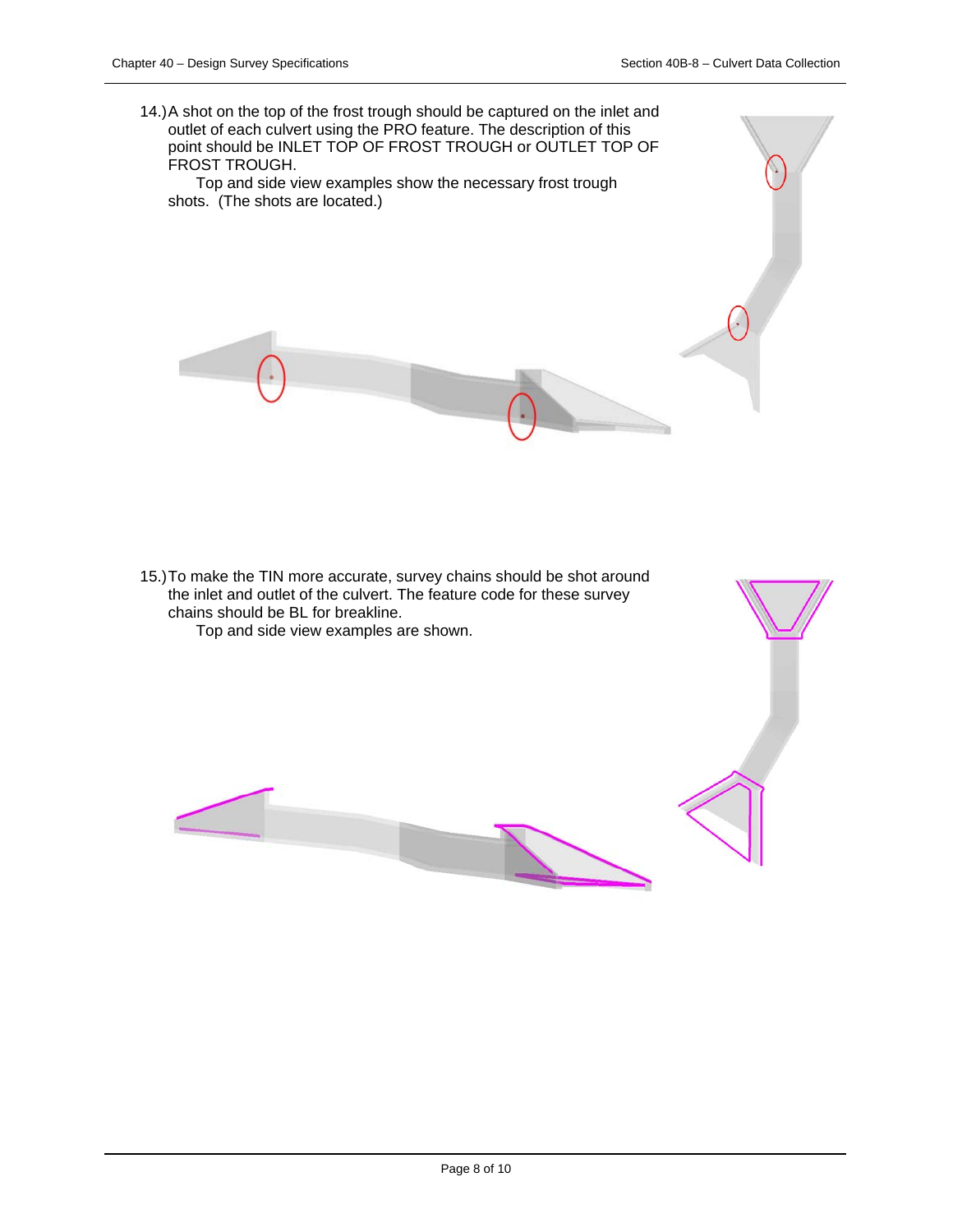16.)The location point for the culvert is stored as an SOP feature. The location of this shot should be where the centerline of the culvert intersects the roadway alignment and at the elevation of the roadway. If the culvert does not cross the centerline, the SOP should be at the inlet flowline. The description of the SOP point should include the culvert ID, dimensions, condition, skew angle, drainage area and terrain type  $(F = FLAT, R = ROLLING, H = HILLY, VH = VERY HILLY).$ Top and side view examples show the culvert "location" shot.

 Example: CUL62, 8.0 X 8.0 X 176.42 RCB, FAIR CONDITION FILLING W\ DIRT, SKEW ANGLE= 44° RT AH, DA = 33 AC - H

17.)The first item entered in the description for each shot associated with the culvert is an identifier. The easiest method for naming the identifier is to use CUL1 for the first culvert surveyed, with the number increasing sequentially for each culvert surveyed after that, e.g., CUL2, CUL3, CUL4. This identifier will be used by the customer to group all shots together that are associated with each drainage structure.

| Point          | North                        | East                         | Elevation              | Station                | offset             | Feature               | Description                                                        |
|----------------|------------------------------|------------------------------|------------------------|------------------------|--------------------|-----------------------|--------------------------------------------------------------------|
| 20081          | 3647554.7224                 | 4287100.1182                 | 1285,1500              | 657+88.74              | 0.0000             | SOP                   | CUL105 8 0 × 8.0 100.4 RCB W/FLUME GOOD                            |
|                |                              |                              |                        |                        |                    |                       | <b>SHEW AIVSLE 39'52'59" DA= 230 AC H</b>                          |
| 36819          | 3647524.9237                 | 4287067.8452                 | 1281.7919              | 657+57.55              | 30.9331            | <b>CUL3480</b>        | CUL105 TOP EDGE WING @ HDWL                                        |
| 36820          | 3647524.6281                 | 4287078.4668                 | 1281.8289              | 657+68.18              | 30.8489            | <b>CUL3480</b>        | CUL105 TOP EDGE WING @ HDWL                                        |
| 36821          | 3647504.0422                 | 4287067.6282                 | 1273.9540              | 657+58.08              | 51.8090            | <b>CUL3480</b>        | CUL105 TOP EDGE WING                                               |
| 36822          | 3647510.7606                 | 4287070.3847                 | 1272.1045              | 657+60.60              | 44.9964            | <b>CUL3480</b>        | CUL105 APRON                                                       |
| 36823          | 3647511.6307                 | 4287049.1703                 | 1272.0275              | 657+39.36              | 44,8851            | <b>CUL3480</b>        | CUL105 APRON                                                       |
| 36824          | 3647505.1574                 | 4287038.6632                 | 1273.8992              | 657+29.09              | 51.7298            | <b>CUL3480</b>        | CUL105 TOP EDGE WING                                               |
| 36825<br>36863 | 3647524.9237<br>3647525.5593 | 4287067.8452<br>4287073.9228 | 1281.7919<br>1281,7567 | 657+57.55<br>657+63.60 | 30.9331<br>30.0807 | <b>CUL3480</b><br>PRO | CUL105 TOP EDGE WING @ HDWL                                        |
|                |                              |                              |                        |                        |                    |                       | CUL105 BACK OF HDWL 1.0 HDWL 18.5<br>L83 × 23.2 FLARING WING AHEAD |
| 36864          | 3647524.8423                 | 4287073.4807                 | 1281.8172              | 657+63.19              | 30.8131            | PRO                   | CUL105 FACE OF HDWL                                                |
| 36865          | 3647524.8082                 | 4287073.4476                 | 1279, 7773             | 657+63.15              | 30.8483            | PRO                   | CUL105 TOP OF OPENING                                              |
| 36866          | 3647524.4889                 | 4287073.2736                 | 1271.4828              | 657+62.99              | 31,1736            | PRO                   | CUL105 INLET FLOWLINE                                              |
| 36867          | 3647524.4739                 | 4287078.1753                 | 1271.8274              | 657+67.89              | 31.0134            | PRO                   | CUL105 TOP FROST TROUGH                                            |
| 36868          | 3647511.5051                 | 4287056.5755                 | 1272.0370              | 657+46.77              | 44.7460            | PRO                   | CUL105 APRON FROST TROUGH                                          |
| 36869          | 3647511.4123                 | 4287059.7426                 | 1271.7352              | 657+49.94              | 44.7255            | PRO                   | CUL105 APRON FLOWLINE                                              |
| 37069          | 3647525.4144                 | 4287079.0143                 | 1281.8148              | 657+68.70              | 30.0435            | <b>CUL3522</b>        | CUL105 CORNER OF RCB                                               |
| 37070          | 3647525.5951                 | 4287068.8814                 | 1281.7724              | 657+58.56              | 30.2251            | CUL3522               | CUL105 CORNER OF RCB                                               |
| 37071          | 3647603.1609                 | 4287137.9655                 | 1275, 7313             | 658+24.83              | $-49,7604$         | <b>CUL3522</b>        | CUL105 CORNER OF RCB                                               |
| 37072          | 3647597.7564                 | 4287143.9792                 | 1275.8957              | 658+31.03              | $-44.5742$         | <b>CUL3522</b>        | CUL105 CORNER OF RCB                                               |
| 37073          | 3647525.4144                 | 4287079.0143                 | 1281.8148              | 657+68.70              | 30.0435            | <b>CUL3522</b>        | CUL105 CORNER OF RCB                                               |
| 37074          | 3647598.2590                 | 4287144.4633                 | 1275,8669              | $658 + 31.50$          | $-45,0938$         | <b>CUL3523</b>        | CUL105 TOP EDGE OF WING @ HDWL                                     |
| 37075          | 3647603.6042                 | 4287138.4234                 | 1275.7045              | 658+25.27              | $-50.2197$         | <b>CUL3523</b>        | CUL105 TOP EDGE OF WING @ HDWL                                     |
| 37076          | 3647624.6420                 | 4287157.6309                 | 1265.2375              | 658+43.72              | $-71.9306$         | <b>CUL3523</b>        | CUL105 TOP EDGE OF WING                                            |
| 37077          | 3647639,4547                 | 4287166.9246                 | 1260,3840              | 658+52.47              | $-87,0660$         | <b>CUL3523</b>        | CUL105 TOP EDGE OF WING                                            |
| 37078          | 3647629.1748                 | 4287176.4040                 | 1260.7945              | 658+62.31              | $-77.1315$         | <b>CUL3523</b>        | CUL105 TOP EDGE OF WING                                            |
| 37079          | 3647618.7447                 | 4287163.0595                 | 1265.5782              | 658+49.35              | $-66.2311$         | <b>CUL3523</b>        | CUL105 TOP EDGE OF WING                                            |
| 37080          | 3647598.2590                 | 4287144.4633                 | 1275.8669              | 658+31.50              | $-45,0938$         | <b>CUL3523</b>        | CUL105 TOP EDGE OF WING @ HDWL                                     |
| 37112          | 3647600.2796                 | 4287141.0394                 | 1275.8098              | 658+28.00              | $-46,9908$         | PRO                   | CUL105 BACK HDWL .83 HDWL .67 $\times$ 46                          |
| 37113          | 3647600.8895                 | 4287141.4634                 | 1275.7850              | 658+28.41              | $-47.6154$         | PRO                   | CUL105 FACE HDWL .                                                 |
| 37114          | 3647600.8699                 | 4287141.5153                 | 1273.7897              | 658+28.46              | $-47.5977$         | PRO                   | CUL105 TOP OPENING                                                 |
| 37115          |                              |                              | 1265.2881              | 658+28.33              | $-47.5399$         |                       |                                                                    |
| 3714           |                              | 4287141.3878                 | 1265.5898              | 658+28.53              |                    |                       |                                                                    |
|                |                              | $-2663$                      | 1261.6688              | $658 + 31 - 24$        |                    |                       | CUL105 OUTLET TROUGH                                               |
|                |                              |                              | $-4.256, 3500$         | cca                    |                    |                       |                                                                    |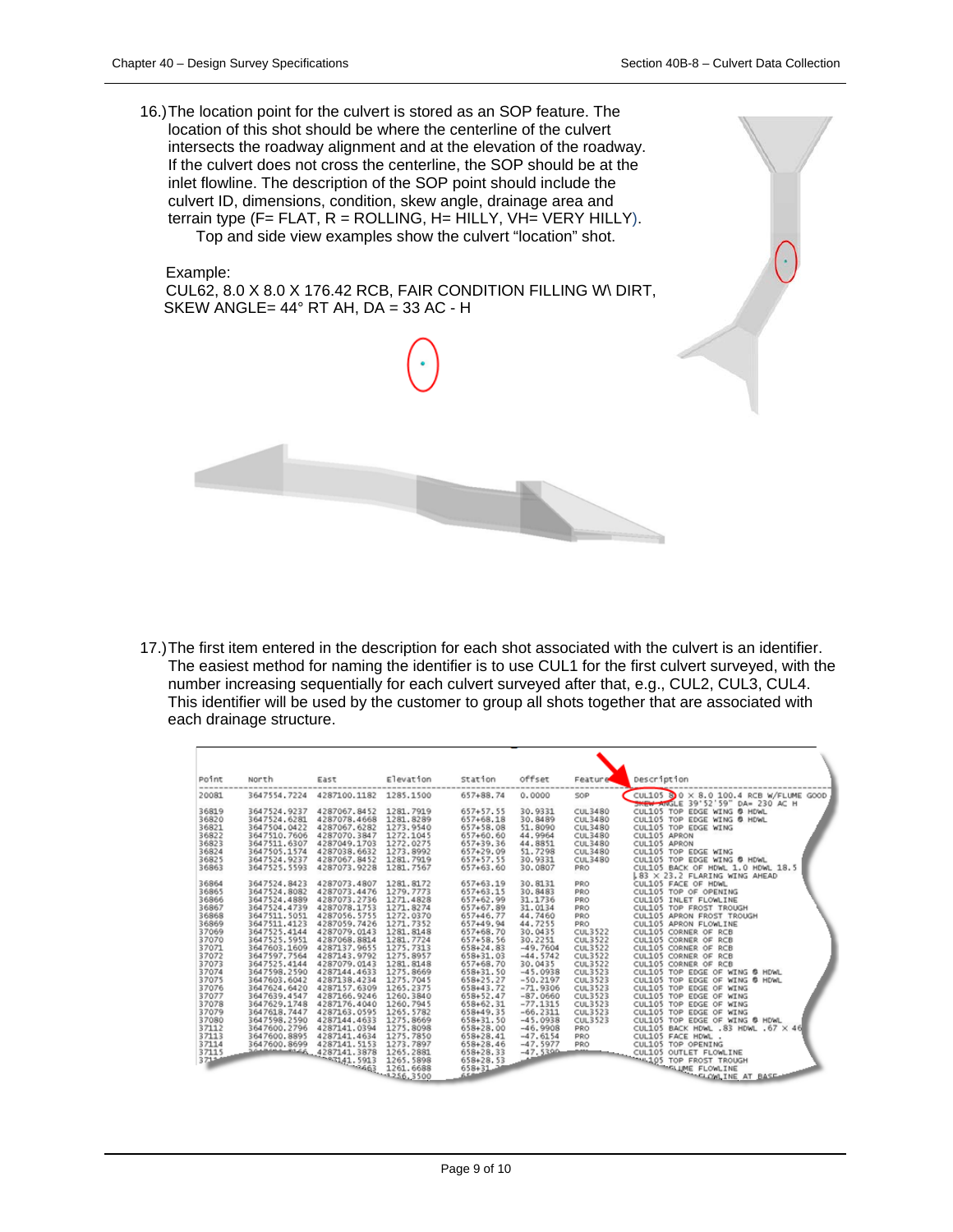## 18.) A Form 621001-E (Pink Sheet) must be completed for each culvert that crosses a roadway.

| Form 021001-E<br>07-06                                                                                                                                                                                                                                                           |                               | Jowa Department of Transportation<br>Highway Division<br>Bridge Survey Record |                                   |                          |                                                                                       |
|----------------------------------------------------------------------------------------------------------------------------------------------------------------------------------------------------------------------------------------------------------------------------------|-------------------------------|-------------------------------------------------------------------------------|-----------------------------------|--------------------------|---------------------------------------------------------------------------------------|
| 44W<br>89N                                                                                                                                                                                                                                                                       |                               | FIELD NOTES FOR CULVERTS                                                      | Arlington                         |                          |                                                                                       |
| Range<br>Township                                                                                                                                                                                                                                                                | $-$ Section $36$<br>304+79.77 |                                                                               | Civil Township                    |                          |                                                                                       |
| Station Present Structure or Stream<br>77777                                                                                                                                                                                                                                     |                               |                                                                               | Station Proposed Cuivert          |                          |                                                                                       |
| Drainage Area in Acres                                                                                                                                                                                                                                                           |                               | __ El. Hl. Water____________ Character Water Shed H - V.H.                    |                                   |                          |                                                                                       |
| Upstream Land Use Cultivated                                                                                                                                                                                                                                                     |                               |                                                                               |                                   | Anticipate Any Change?NO | 512 IDOT Plug Top HDWL 8.0 x 8.0 RCB, Station 304+13.55, 65.88 Lt. Elevation= 1292.44 |
| Bench Mark No. and Description                                                                                                                                                                                                                                                   |                               |                                                                               |                                   |                          |                                                                                       |
| Type and Elev. of Low Upstream Buildings                                                                                                                                                                                                                                         |                               |                                                                               |                                   |                          |                                                                                       |
| Present Structure: Type 8.0 X 8.0 X 176.4 RCB                                                                                                                                                                                                                                    |                               | Design No.                                                                    |                                   |                          | Br. Rdwy.                                                                             |
| Spans<br>$-Ht$                                                                                                                                                                                                                                                                   |                               |                                                                               |                                   |                          |                                                                                       |
| Length: B. to B. Ppts. 176.4                                                                                                                                                                                                                                                     |                               | Ploe<br>F.L. Rt 1279.67                                                       |                                   | Flume.                   |                                                                                       |
| Elevation: Grade 1306.15<br>Condition Fair, filling with dirt.                                                                                                                                                                                                                   | F.L.I. 1282.06                |                                                                               |                                   | Flume Outlet             |                                                                                       |
|                                                                                                                                                                                                                                                                                  |                               |                                                                               |                                   |                          | Skew Angle 44* 53' 11"                                                                |
| Proposed Culvert: Type                                                                                                                                                                                                                                                           |                               |                                                                               |                                   | Fin. Rdwy, Width (Sh-Sh) |                                                                                       |
| Ht.<br>Spans                                                                                                                                                                                                                                                                     |                               |                                                                               |                                   |                          |                                                                                       |
| Length New Constr: RCB<br>Profile                                                                                                                                                                                                                                                |                               | Ploe:                                                                         |                                   | Aprops Flume             |                                                                                       |
| Elevation: Grade                                                                                                                                                                                                                                                                 |                               | ○宮田市                                                                          |                                   | $-$ F.L. Rt.             |                                                                                       |
| F.L. Other_                                                                                                                                                                                                                                                                      |                               | Ext. Lt.                                                                      |                                   | $+$ Apr. Rt.             | $+$ Ann                                                                               |
| Total Length Lt.                                                                                                                                                                                                                                                                 | Filt.                         |                                                                               | Skew Angle                        |                          | . (Lt.) (Rt.) Ahead                                                                   |
|                                                                                                                                                                                                                                                                                  | Contr. Dike Sta.              |                                                                               | $   -$                            |                          | Type.                                                                                 |
|                                                                                                                                                                                                                                                                                  | Contr. Ditch                  | Design Q                                                                      |                                   |                          | C.F.S. Frequency<br>$-35$                                                             |
| Design High Water Elev.                                                                                                                                                                                                                                                          |                               | Depth                                                                         | Ft. Design Fill Height            |                          | Ft.                                                                                   |
| Pipe Class                                                                                                                                                                                                                                                                       | D. Class Bedding              |                                                                               |                                   | ADT-                     | VPD                                                                                   |
| Disposition of Present Structure                                                                                                                                                                                                                                                 |                               |                                                                               |                                   |                          |                                                                                       |
|                                                                                                                                                                                                                                                                                  | Left                          | Computations                                                                  |                                   | Right                    |                                                                                       |
| Profile Grade Elev.                                                                                                                                                                                                                                                              |                               |                                                                               | Profile Grade Elev.               |                          |                                                                                       |
| Vert. Drop <i>Eubgrade</i> or                                                                                                                                                                                                                                                    |                               |                                                                               | Vert. Drop { Subgrade or          |                          |                                                                                       |
| Working Point Elev.                                                                                                                                                                                                                                                              |                               |                                                                               | Working Point Elev.               |                          |                                                                                       |
|                                                                                                                                                                                                                                                                                  |                               |                                                                               |                                   |                          |                                                                                       |
|                                                                                                                                                                                                                                                                                  |                               | Flow Line                                                                     |                                   |                          |                                                                                       |
|                                                                                                                                                                                                                                                                                  |                               | Difference                                                                    |                                   |                          |                                                                                       |
| Flow Line<br><b>Difference</b><br>$(D + "T" or (H + Hdail.)$                                                                                                                                                                                                                     |                               |                                                                               | $(D + T^{\circ}$ or $(H + Hdml.)$ |                          |                                                                                       |
|                                                                                                                                                                                                                                                                                  |                               | <b>Difference</b>                                                             |                                   |                          |                                                                                       |
|                                                                                                                                                                                                                                                                                  | x                             |                                                                               | Slope 6:1, 3:1, etc.)             |                          |                                                                                       |
|                                                                                                                                                                                                                                                                                  |                               |                                                                               | Working Point to End of Foreslape |                          |                                                                                       |
|                                                                                                                                                                                                                                                                                  | ÷                             |                                                                               | Dist. - Ł to Working Point        |                          |                                                                                       |
|                                                                                                                                                                                                                                                                                  |                               |                                                                               | (1%:1) or Dimen. "B")             |                          |                                                                                       |
|                                                                                                                                                                                                                                                                                  |                               |                                                                               | Length, Calc. or Min (            |                          |                                                                                       |
|                                                                                                                                                                                                                                                                                  | х                             |                                                                               | Secant of Skew Angle              | x                        |                                                                                       |
|                                                                                                                                                                                                                                                                                  |                               |                                                                               | Length on skew                    |                          |                                                                                       |
|                                                                                                                                                                                                                                                                                  |                               | + Add for hdwl, or Apr. skew                                                  |                                   |                          | <u> 1980 - Johann Barn, amerikansk politiker (</u>                                    |
|                                                                                                                                                                                                                                                                                  |                               | Length                                                                        |                                   |                          |                                                                                       |
| Difference<br>Slape 6:1, 3:1, etc.)<br>Working Point to End of Foreslape<br>Dist. - 4. to Working Point<br>$(1.5 \times D)$ or Dimen. $B$ )<br>Length, Calc. or Min (<br>Secant of Skew Angle<br>Length on skew<br>Add for how), or Apr. skew.<br>Length<br>Length pres. struct. |                               |                                                                               | Length pres. struct.              |                          |                                                                                       |
| Extension                                                                                                                                                                                                                                                                        |                               | Extension                                                                     |                                   |                          |                                                                                       |
|                                                                                                                                                                                                                                                                                  |                               | Road Decign To Check For                                                      |                                   |                          |                                                                                       |
|                                                                                                                                                                                                                                                                                  |                               |                                                                               |                                   |                          |                                                                                       |
|                                                                                                                                                                                                                                                                                  |                               |                                                                               |                                   |                          |                                                                                       |
|                                                                                                                                                                                                                                                                                  |                               |                                                                               |                                   |                          |                                                                                       |
| D Tile Lines and Contact Contact D Disch Grades (Contact D Discharge Contact D Discharge Contact D Disch Grades (Contact D)<br>Are additional notes or sketches for this culvert attached hereto? Yes                                                                            |                               |                                                                               |                                   |                          |                                                                                       |
| County Woodbury                                                                                                                                                                                                                                                                  |                               | Project No. NHS-20-1(77)-19-97                                                |                                   |                          |                                                                                       |